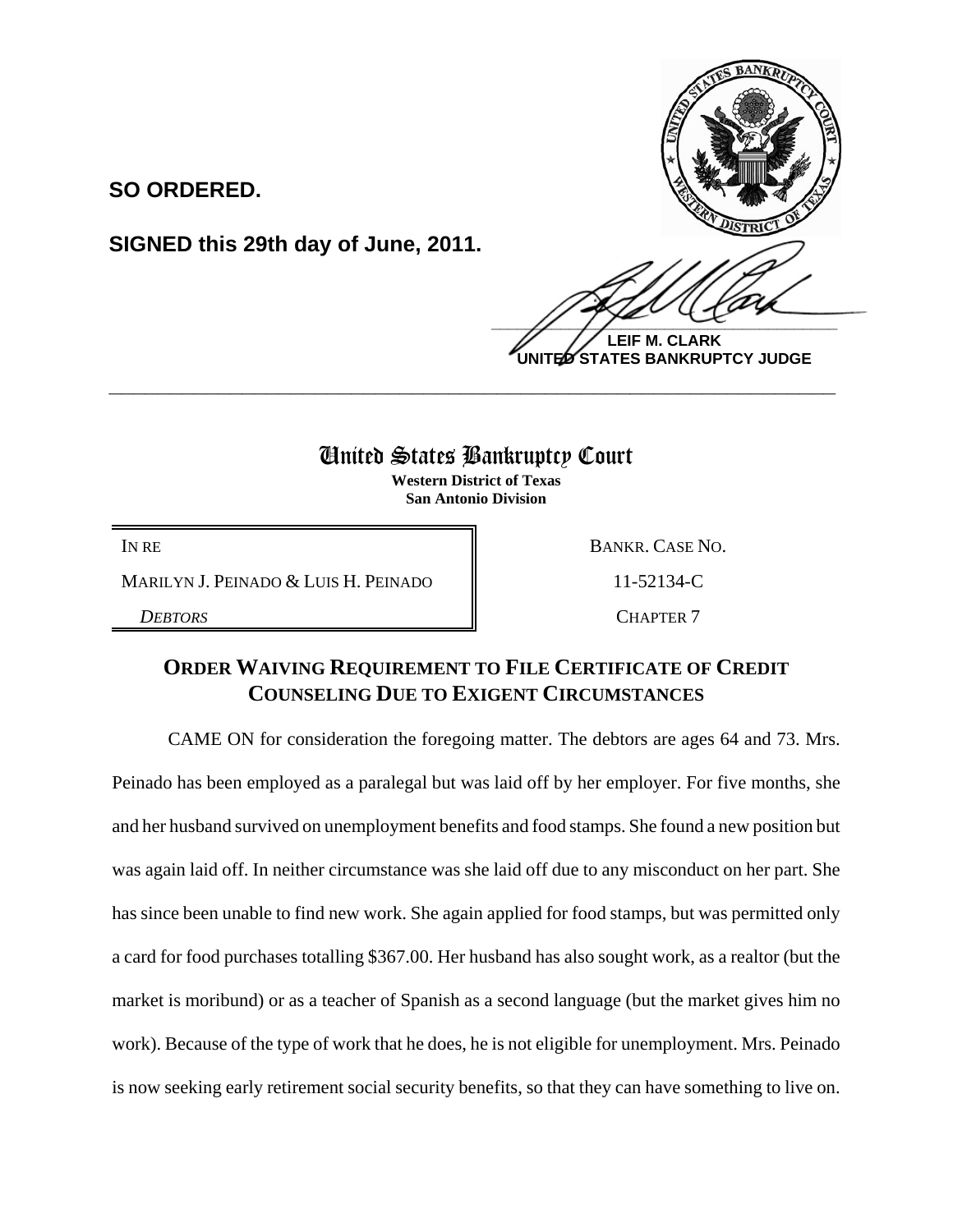When the Peinados filed this case, the failed to file the certificate of budget counseling required by section 109(h). *See* 11 U.S.C. § 109(h). The clerk of court, pursuant to standard practice, advised them that their case filing was not in compliance, and that the failure to file a certificate of budget and credit counseling briefing could result in the dismissal of their case. The debtors then filed this motion, asking for more time to obtain the needed certificate. The debtors explained that they had filed *pro se*, and did not realize that they had missed filing this document.

The circumstances of this case demonstrate why this extra prerequisite, imposed by the 2005 amendments to the Bankruptcy Code, is so far removed from reality that its imposition is an insult to the dignity of persons whose financial straits, brought on by circumstances beyond their control, force them to seek relief under the Bankruptcy Code. On these facts, budget and credit counseling is a monumental waste of time and money. Yet the Code now requires this extra step, premised on the false notion that most folks, once they realize that they just have to learn how to live within their means, will realize they don't really need to file for bankruptcy protection.<sup>1</sup> For the Peinados, this extra step is not only unnecessary as a practical matter – there is no amount of "re-budgeting" that these folks can do that will make it possible for them to repay their existing indebtedness – but is also an insult to their honesty and character.

The court grants the motion. The Peinados are excused from having to seek the credit counseling briefing otherwise required by section 109(h), and are further excused from having to

1

Of course, the real reason for the imposition of many of the pre-conditions imposed by the 2005 amendments had little or nothing to do with so-called "abuse" and everything to do with enhancing the profitability of the securitization of consumer credit receivables. Changes in the bankruptcy laws making it harder to file bankruptcy permitted credit card issuers to enjoy higher profitability the result of an expansion of the time period during which borrowers were in financial distress. The time period was expanded because bankruptcy marks the point in time when the debt is officially in default and further payments and charges can no longer be realized from that receivable. The longer the borrower is in distress, the more profitable the receivable. Changes in the law that had the effect of delaying the day of default had the effect of expanding the period of distress, resulting in greater profits for the credit card industry. *See* Ronald Mann, *Bankruptcy Reform and the "Sweat Box" of Credit Card Debt*, 2007 ILL. L.REV. 375 [Law and Economics Research Paper No. 75, Dec. 2006] (2007).